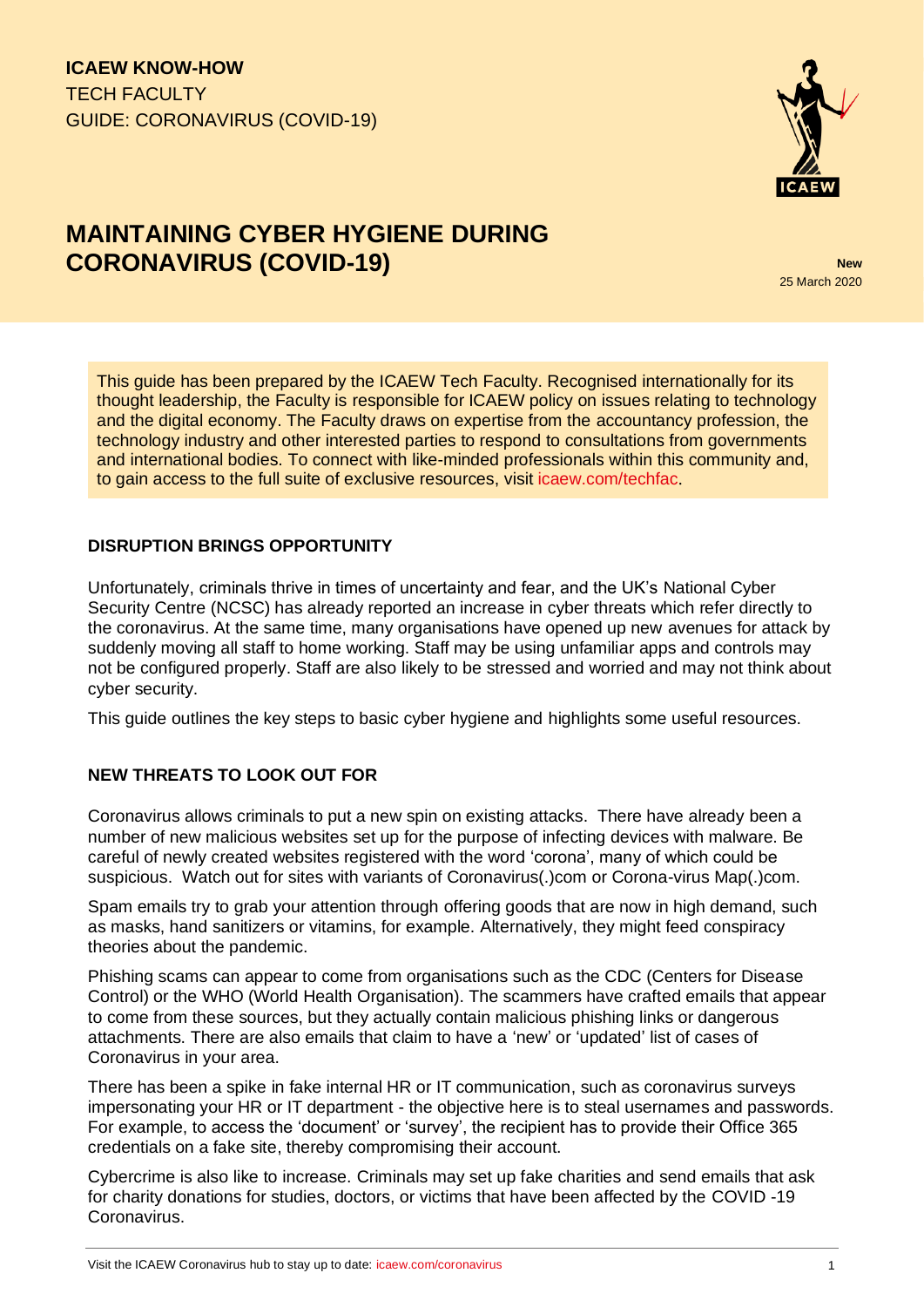### **GET THE BASICS RIGHT**

There are lots of simple guides to help small and medium sized organisations focus on the most important steps, including ICAEW's [10 steps to cyber security for smaller firms](https://www.icaew.com/-/media/corporate/files/technical/information-technology/essential-guides/tech-essentials-10-steps-to-cyber-security-for-smaller-firms.ashx) and the NCSC's [Small Business Guide to Cyber Security.](https://www.ncsc.gov.uk/collection/small-business-guide)

Some of the key points to focus on at this point are:

- **•** Keep software and anti-malware protection up-to-date and install patches as soon as they are made available. Anti-malware software should also be fully configured to integrate with email and web browsing. This helps to reduce vulnerability to attackers, as they often target unpatched systems. It also ensures that you have protection against the latest viruses.
- **•** Have strong access control, including good password practices. Two factor authentication (2FA) is advised for important accounts or data, but following good practices around passwords is always essential. This includes having strong passwords or passphrases, changing default passwords and not reusing passwords. The longer the password, the better – using a password manager will enable passwords of 12 characters or more become the baseline length instead of just 8 characters.
- **•** Back up your data and test your processes. This is critical to protect against ransomware attacks in particular, where data is encrypted by criminals who demand payment for unencrypting it. Do not rely solely on online backup services such as OneDrive of Google Drive.

### **WORKING FROM HOME**

As this guide has highlighted, cyber criminals are targeting businesses and staff with new scams and phishing emails related to the coronavirus. Therefore, organisations should pay particular attention to home working practices to ensure that cyber risks are managed as far as possible. The NCSC has a guide to secure [home working](https://www.ncsc.gov.uk/guidance/home-working) which includes a range of issues including:

- **•** Developing a Bring your own device (BYOD) policy where staff are using personal rather than work devices
- **•** The use of Virtual Private Networks (VPNs), which are the most secure way of connecting users remotely – these should be considered to add security when accessing the internet and cloud-based services
- **•** Helping staff to look after devices and avoid the use of removable media
- **•** Setting up new accounts securely.

In addition, ensure that staff have the resources they need to be able to operate securely - provide written guidance on any new software that staff are having to use, test that the software works as intended and produce a series of How Do I? guides for staff if needed

#### **HELP USERS TO BE VIGILANT TO PHISHING EMAILS**

Staff should be particularly vigilant at the moment when looking at emails and clicking on links. Phishing emails can be very convincing and professional-looking but there are some key things to look out for. NCSC guidance gives the following general tips around [phishing emails,](https://www.ncsc.gov.uk/guidance/suspicious-email-actions) which you could share with your staff:

- **•** Many phishing emails have poor grammar, punctuation and spelling.
- **•** Is the design and overall quality what you'd expect from the organisation the email is supposed to come from?
- **•** Is it addressed to you by name, or does it refer to 'valued customer', or 'friend', or 'colleague'? This can be a sign that the sender does not actually know you, and that it is part of a phishing scam.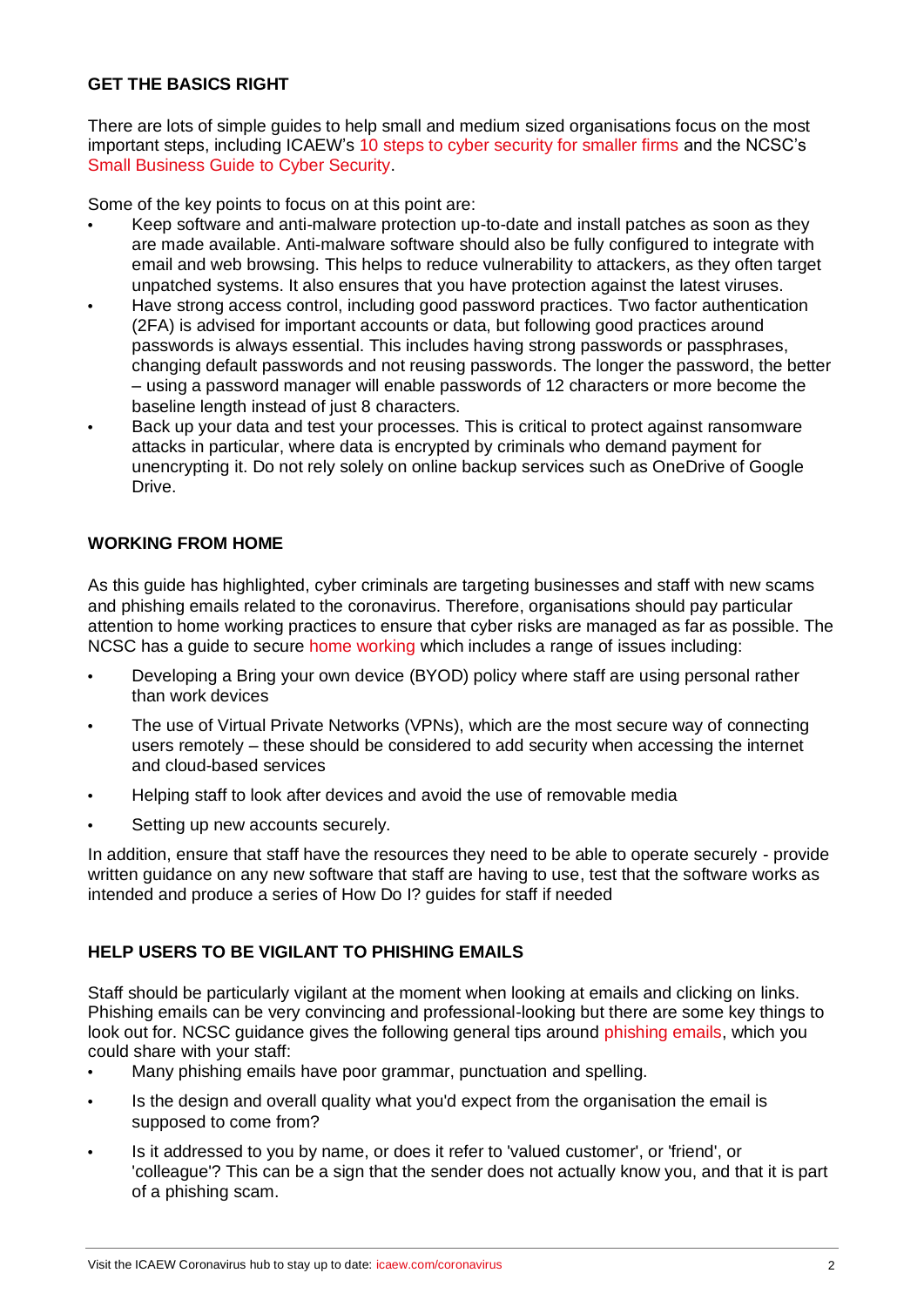- **•** Does the email contain a veiled threat that asks you to act urgently? Be suspicious of words like 'send these details within 24 hours' or 'you have been a victim of crime, click here immediately'.
- **•** Look at the sender's name. Does it sound legitimate, or is it trying to mimic someone you know?
- **•** If it sounds too good to be true, it probably is. It's most unlikely that someone will want to give you money, or give you access to a secret part of the Internet.
- **•** Your bank, or any other official source, should never ask you to supply personal information from an email.

It is also useful to hover over a link to see the actual hyperlink address that you are being directed to, not just the text in the email. Finally, if in any doubt, double check any claims made in the email, for example calling colleagues or banks to check whether they have sent the email in question.

#### **PROTECTING SENSITIVE DATA**

Businesses need to take additional steps to protect sensitive and personal data and working at home may change the way that data is handled. Established procedures may not be appropriate and therefore consideration should be given to sending out new guidance to staff who are handing such data at home. This could include:

- **•** Not downloading any personal data onto non-work devices.
- **•** Locking away documents containing personal data securely overnight.
- **•** Not printing documents and/or emails containing personal data at home unless absolutely necessary.
- **•** Shredding any documents containing personal data once you've finished with them. If staff do not have a shredder at home, they should be kept securely until the employee returns to work and can place them in the confidential waste bins (as appropriate).

The Information Commissioner's Office has published some [FAQ related to Coronavirus](https://ico.org.uk/for-organisations/data-protection-and-coronavirus/) if further information is needed.

## **USEFUL RESOURCES**

The NCSC has a wealth of resources to help businesses of all sizes. As well as the Small Business Guide, they provide a free [cyber security training course](https://www.ncsc.gov.uk/blog-post/ncsc-cyber-security-training-for-staff-now-available) for staff that can be watched online. The NCSC also sends out a [weekly threat report](https://www.ncsc.gov.uk/section/keep-up-to-date/threat-reports?q=&defaultTypes=report&sort=date%2Bdesc&start=0&rows=20) which highlights new or particular important threats or attacks.

ICAEW has a wide range of support for members on cyber which can be found at [icaew.com/cyber.](https://www.icaew.com/technical/technology/cyber-security) Free resources from the Tech Faculty include a [short video](https://www.icaew.com/technical/technology/cyber-security/cyber-security-addressing-a-key-business-risk) giving an overview of the topic, as well as the 10 steps guide. We also have over twenty evergreen [cyber security tips of](https://ion.icaew.com/technews/b/weblog/posts/cyber-security-tip-of-the-week-8)  [the week](https://ion.icaew.com/technews/b/weblog/posts/cyber-security-tip-of-the-week-8) on Tech News.